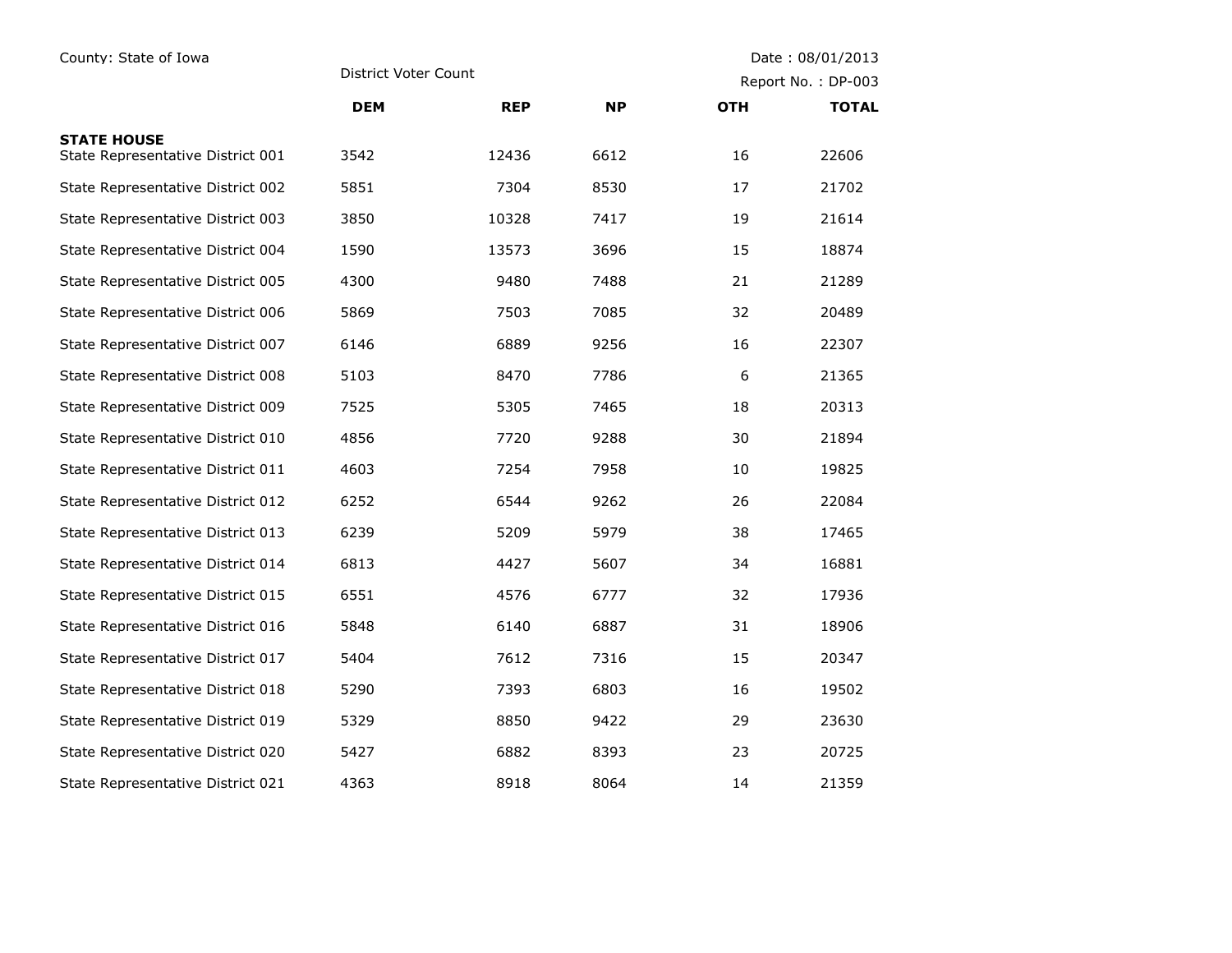| State Representative District 022 | <b>DEM</b><br>5081 | <b>REP</b><br>10744 | <b>NP</b><br>7043 | <b>OTH</b><br>15 | <b>TOTAL</b><br>22883 |
|-----------------------------------|--------------------|---------------------|-------------------|------------------|-----------------------|
| State Representative District 023 | 4336               | 10150               | 7291              | 20               | 21797                 |
| State Representative District 024 | 3860               | 9099                | 6877              | 18               | 19854                 |
| State Representative District 025 | 6271               | 7974                | 8161              | 27               | 22433                 |
| State Representative District 026 | 7049               | 7042                | 7584              | 29               | 21704                 |
| State Representative District 027 | 5810               | 6625                | 7513              | 22               | 19970                 |
| State Representative District 028 | 6114               | 7386                | 7859              | 15               | 21374                 |
| State Representative District 029 | 8517               | 5999                | 7684              | 15               | 22215                 |
| State Representative District 030 | 6789               | 7173                | 6845              | 35               | 20842                 |
| State Representative District 031 | 7858               | 4554                | 5678              | 28               | 18118                 |
| State Representative District 032 | 8264               | 2775                | 4871              | 49               | 15959                 |
| State Representative District 033 | 8134               | 3324                | 5281              | 45               | 16784                 |
| State Representative District 034 | 8802               | 3841                | 5909              | 69               | 18621                 |
| State Representative District 035 | 7883               | 2239                | 4546              | 37               | 14705                 |
| State Representative District 036 | 9660               | 5281                | 6156              | 63               | 21160                 |
| State Representative District 037 | 5886               | 9099                | 7362              | 46               | 22393                 |
| State Representative District 038 | 6546               | 6837                | 6570              | 39               | 19992                 |
| State Representative District 039 | 5943               | 8972                | 7414              | 43               | 22372                 |
| State Representative District 040 | 6735               | 7828                | 6226              | 26               | 20815                 |
| State Representative District 041 | 10399              | 5167                | 5683              | 68               | 21317                 |
| State Representative District 042 | 6863               | 7628                | 6681              | 53               | 21225                 |
| State Representative District 043 | 7164               | 8045                | 5956              | 33               | 21198                 |
| State Representative District 044 | 5286               | 8911                | 9892              | 24               | 24113                 |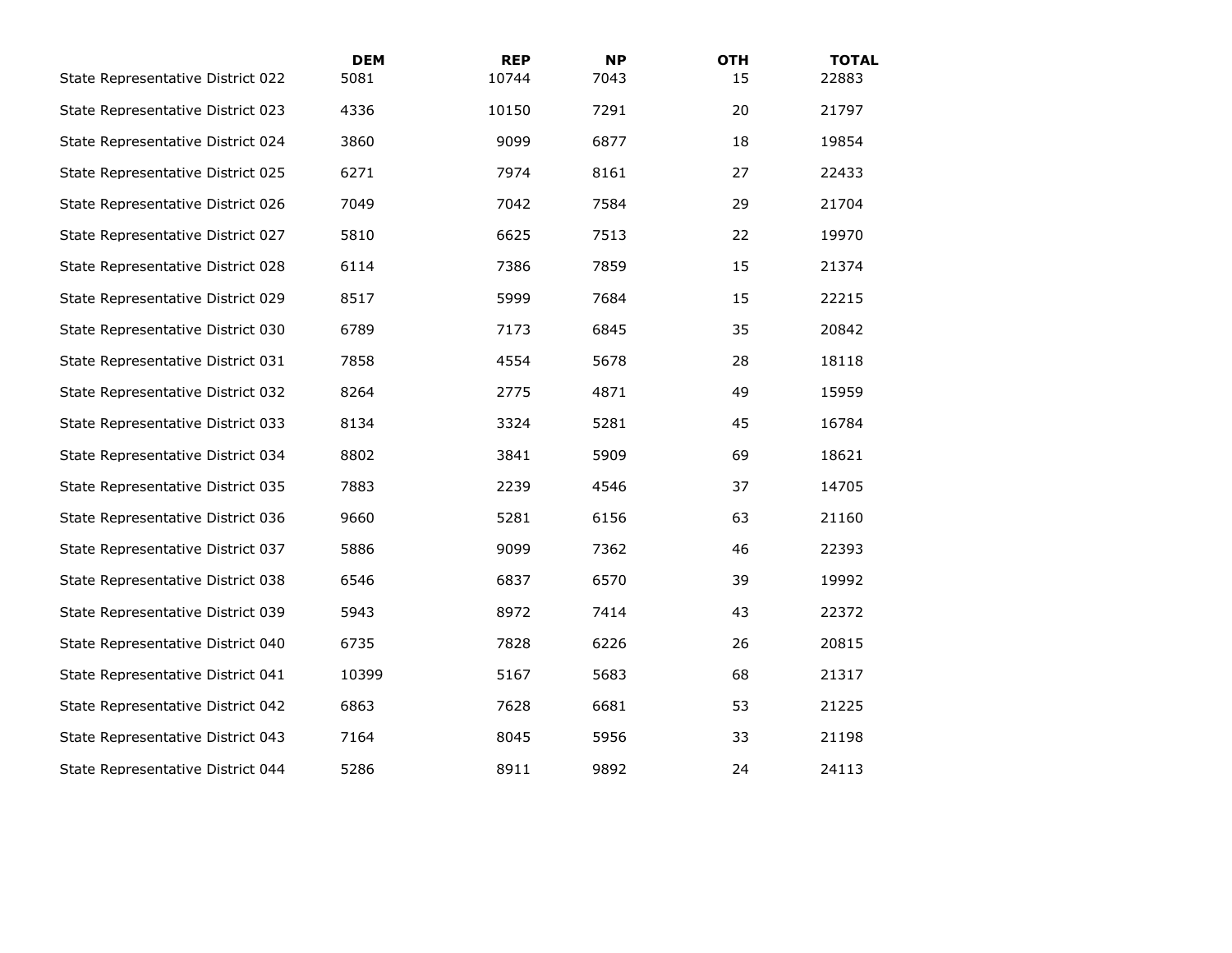| State Representative District 045 | <b>DEM</b><br>7342 | <b>REP</b><br>5438 | <b>NP</b><br>8893 | <b>OTH</b><br>111 | <b>TOTAL</b><br>21784 |
|-----------------------------------|--------------------|--------------------|-------------------|-------------------|-----------------------|
| State Representative District 046 | 7136               | 5615               | 8733              | 144               | 21628                 |
| State Representative District 047 | 6555               | 6744               | 8353              | 27                | 21679                 |
| State Representative District 048 | 6088               | 7168               | 8336              | 23                | 21615                 |
| State Representative District 049 | 5008               | 7358               | 8443              | 28                | 20837                 |
| State Representative District 050 | 4337               | 9281               | 7810              | 25                | 21453                 |
| State Representative District 051 | 5816               | 6495               | 8439              | 14                | 20764                 |
| State Representative District 052 | 6674               | 5344               | 9399              | 19                | 21436                 |
| State Representative District 053 | 7567               | 4775               | 9159              | 13                | 21514                 |
| State Representative District 054 | 4468               | 8658               | 8243              | 19                | 21388                 |
| State Representative District 055 | 6163               | 6988               | 7884              | 40                | 21075                 |
| State Representative District 056 | 5372               | 7308               | 7950              | 11                | 20641                 |
| State Representative District 057 | 7625               | 6027               | 8674              | 21                | 22347                 |
| State Representative District 058 | 8085               | 4786               | 9462              | 21                | 22354                 |
| State Representative District 059 | 6227               | 5690               | 8885              | 94                | 20896                 |
| State Representative District 060 | 6413               | 7327               | 8692              | 30                | 22462                 |
| State Representative District 061 | 7573               | 4207               | 7706              | 20                | 19506                 |
| State Representative District 062 | 9591               | 2569               | 7216              | 26                | 19402                 |
| State Representative District 063 | 5317               | 6708               | 9977              | 25                | 22027                 |
| State Representative District 064 | 5963               | 4703               | 8857              | 15                | 19538                 |
| State Representative District 065 | 9513               | 4883               | 7331              | 51                | 21778                 |
| State Representative District 066 | 7670               | 6381               | 8022              | 49                | 22122                 |
| State Representative District 067 | 6146               | 7381               | 8599              | 38                | 22164                 |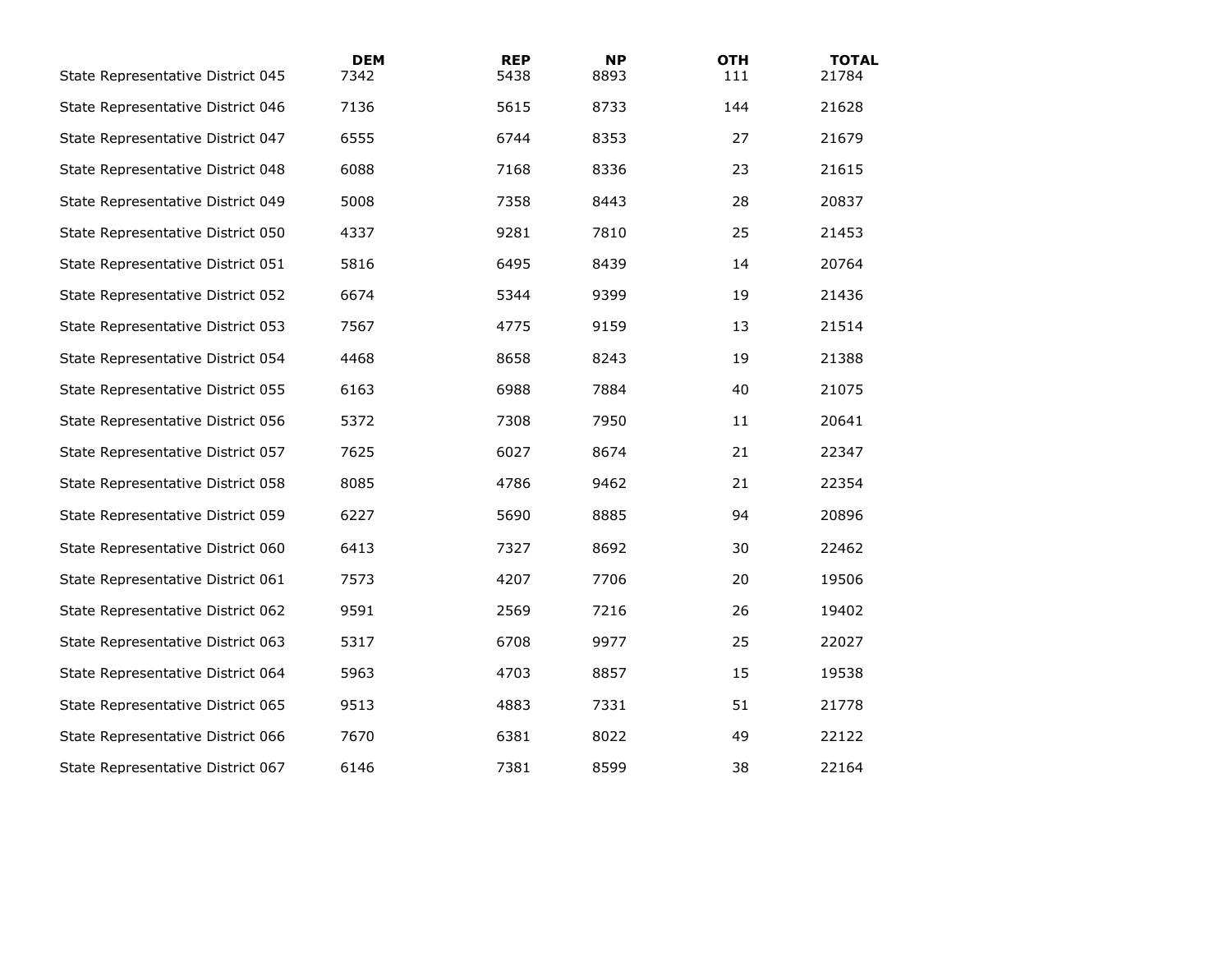| State Representative District 068 | <b>DEM</b><br>6950 | <b>REP</b><br>6446 | <b>NP</b><br>8817 | <b>OTH</b><br>49 | <b>TOTAL</b><br>22262 |
|-----------------------------------|--------------------|--------------------|-------------------|------------------|-----------------------|
| State Representative District 069 | 8364               | 4075               | 8445              | 59               | 20943                 |
| State Representative District 070 | 8683               | 5121               | 8224              | 37               | 22065                 |
| State Representative District 071 | 6179               | 5509               | 7233              | 12               | 18933                 |
| State Representative District 072 | 6020               | 6644               | 8866              | 18               | 21548                 |
| State Representative District 073 | 6832               | 6007               | 8263              | 36               | 21138                 |
| State Representative District 074 | 9721               | 4664               | 7306              | 62               | 21753                 |
| State Representative District 075 | 5661               | 6072               | 9471              | 20               | 21224                 |
| State Representative District 076 | 6973               | 6682               | 9403              | 34               | 23092                 |
| State Representative District 077 | 8005               | 5718               | 8748              | 29               | 22500                 |
| State Representative District 078 | 5336               | 7632               | 7488              | 26               | 20482                 |
| State Representative District 079 | 4408               | 9772               | 7492              | 22               | 21694                 |
| State Representative District 080 | 6611               | 6811               | 7476              | 18               | 20916                 |
| State Representative District 081 | 8537               | 4551               | 6422              | 19               | 19529                 |
| State Representative District 082 | 6669               | 7032               | 7166              | 70               | 20937                 |
| State Representative District 083 | 8964               | 3598               | 7348              | 32               | 19942                 |
| State Representative District 084 | 4956               | 7556               | 7935              | 19               | 20466                 |
| State Representative District 085 | 13093              | 5139               | 11150             | 202              | 29584                 |
| State Representative District 086 | 11753              | 4354               | 10037             | 136              | 26280                 |
| State Representative District 087 | 9659               | 4278               | 7135              | 26               | 21098                 |
| State Representative District 088 | 6398               | 6367               | 7596              | 12               | 20373                 |
| State Representative District 089 | 8019               | 4773               | 9584              | 21               | 22397                 |
| State Representative District 090 | 9129               | 3146               | 8936              | 32               | 21243                 |